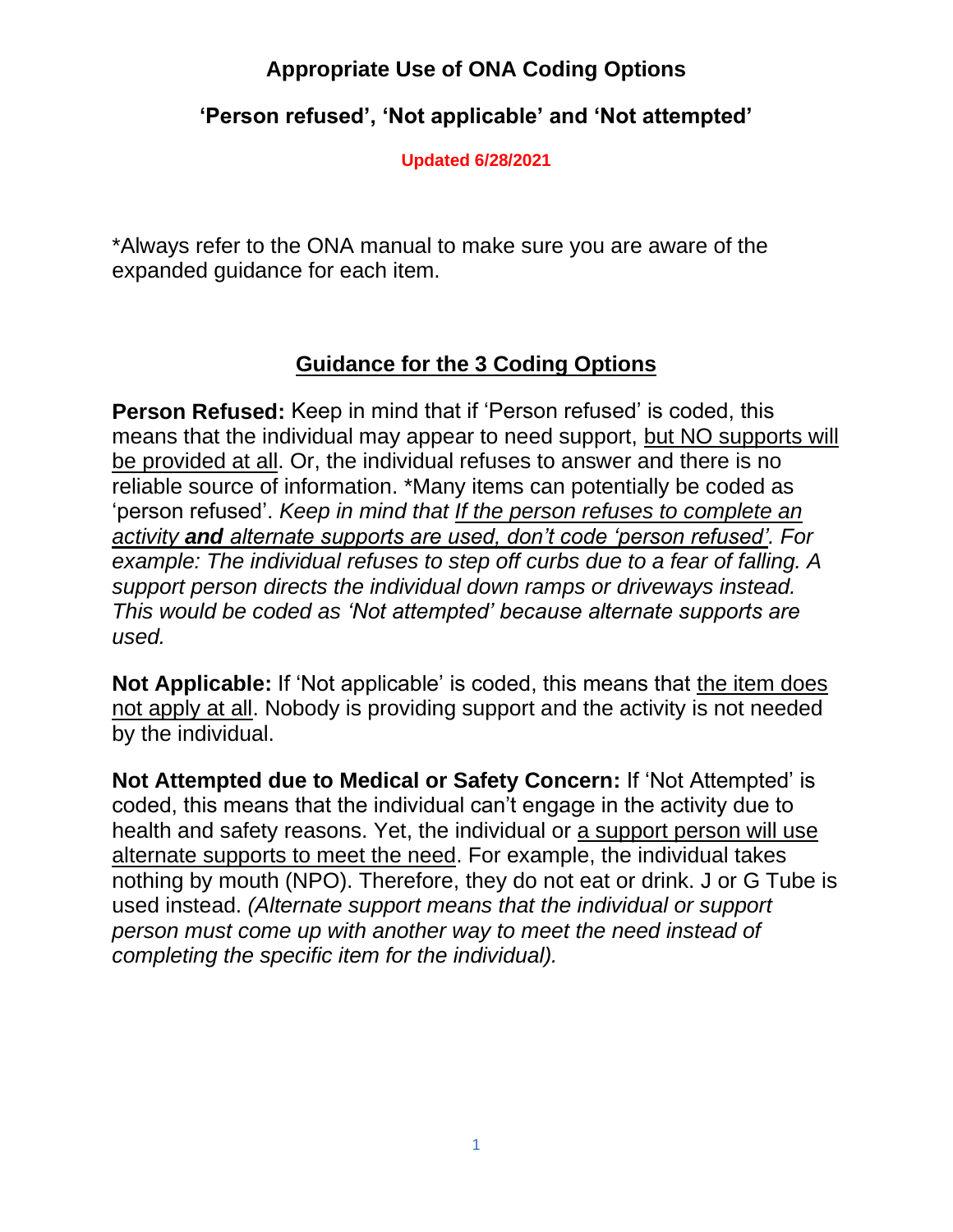### **'Person refused', 'Not applicable' and 'Not attempted'**

**Updated 6/28/2021**

### **Item by Item Guidance for use of the 3 Coding Options**

**Item 3a: Upper body Dressing:** Never code 'Not applicable'. This item will always apply.

**Item 3b: Lower body dressing:** Never code 'Not applicable'. This item will always apply.

**Item 3c: Putting on/taking off footwear:** 'Not applicable' could apply to individuals who are amputees and have no legs. Use best judgment. There are many amputees who have socks put on the stumps of their legs and may need help.

**Item 4a: Sit to stand:** Never code, 'Not applicable'. If the individual does not stand up at all due to medical or physical reasons and it would be unsafe to stand up or sit from standing, code 'Not attempted' as alternate supports would be used to transfer, such as a mechanical lift or 1 or 2 person assist. Consider if the individual is ever stood up by staff (maybe two staff) to adjust clothes, dry the back side of the body, etc. Code the support needed. On a rare occasion, the individual may be on end-stage hospice, and may not be moved at all, code "Not attempted".

**Item 4b: Chair/bed to chair transfer:** People typically transfer from their beds unless they are on end-stage hospice and will not be transferred out of bed again. If that's the case, code 'Not attempted'. Anyone else would be coded based on the support needed.

**Item 4c: Roll left and right:** Never code 'Not applicable' and 'Not attempted'. This item always applies. Even a person on hospice will typically be turned for comfort.

**Item 5b: Walks 150 ft:** If you've marked 'Yes' for item 5a, 'Dependent' or 'Not applicable' would never apply for this item. Keep in mind that you don't want to focus on the '150 ft' language in this question. Consider the distance the individual typically walks, scoots or crawls.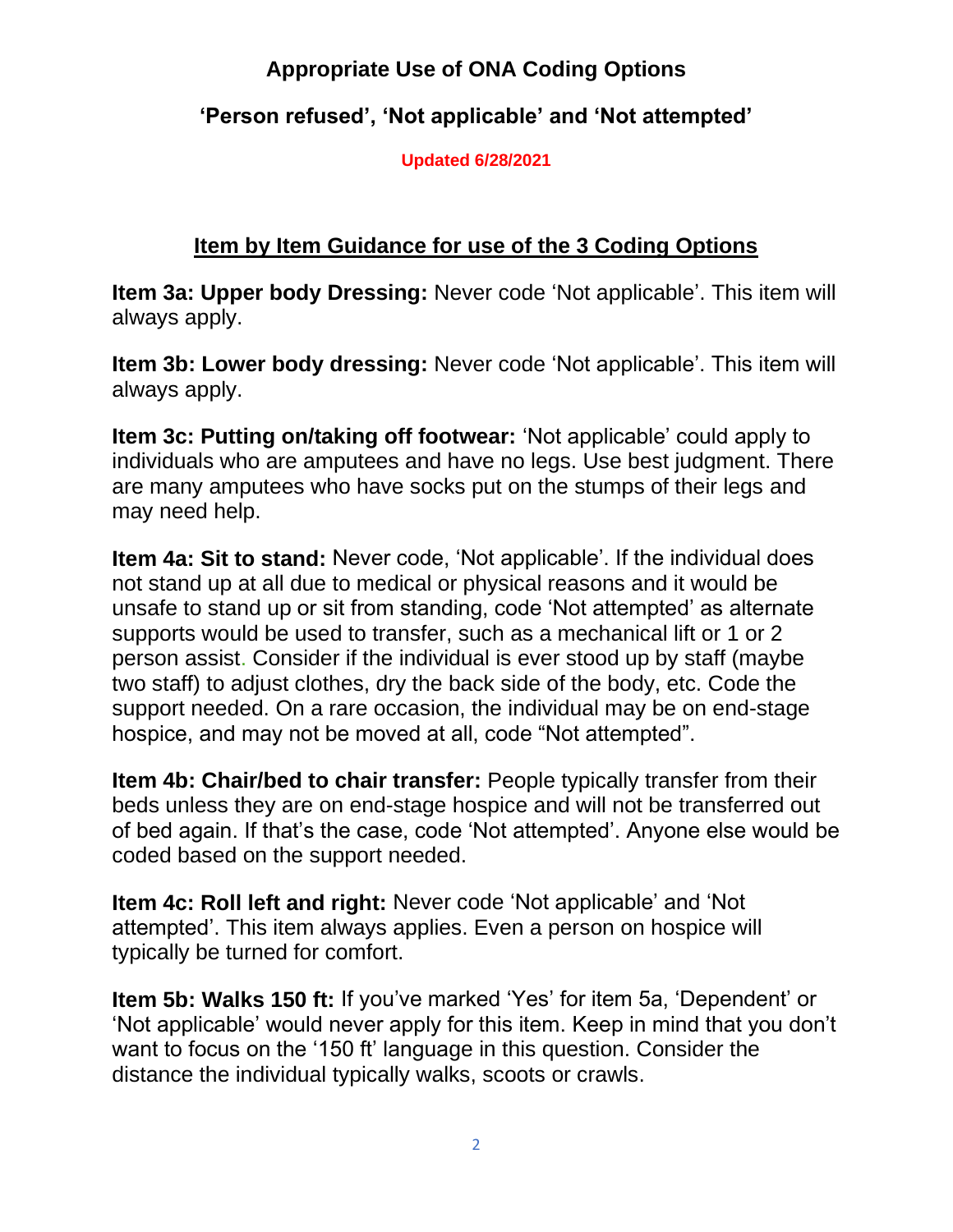### **'Person refused', 'Not applicable' and 'Not attempted'**

**Updated 6/28/2021**

**Item 5c: Step onto/off of a curb:** 'Not attempted' could apply because alternate means can be provided, such as the use of ramps instead of curbs at home or in the community. This meets the need to go up and down one step or curb. 'Not applicable' will be rarely coded, if at all. A correct usage of 'Not applicable' would be an individual who never goes out into the community and has no steps at home. However, most people will have to navigate a step or curb in most environments.

**Item 5d: 12 steps:** Keep in mind that you don't want to focus on the '12 steps' language in this question. Consider the steps the individual typically climbs or descends. If it's unsafe to go up or down stairs due to medical or safety concerns, code 'Not attempted' because alternate means such as elevators or ramps will be used. 'Not applicable' will be rarely used. If the individual will never need to access stairs or steps at all because the community and home are completely flat, 'Not applicable' would make sense. Again, that's not common.

**Item 5f: Wheels 150 ft:** If item 5e is marked 'yes' or 'no, unmet need', do not code 'Not applicable' or 'Not attempted'. Keep in mind that you don't want to focus on the '150 ft' language in this question. Consider the distance the individual typically wheels. Item 5e indicates that the wheelchair is used.

**Item 6b: Eating:** Never code 'Not applicable'. The item must apply to the individual in some way. If the individual does not eat or drink through the mouth at all and receives all nutrition through a j or g-tube, code 'Not attempted'. The individual does not eat or drink due to medical or safety concerns. Alternate supports are used (j or g tube).

**Item 6c: Tube feeding:** Never code 'Not applicable' or 'Not attempted'. This item only remains open if j or g tube feeding is indicated in item 6a.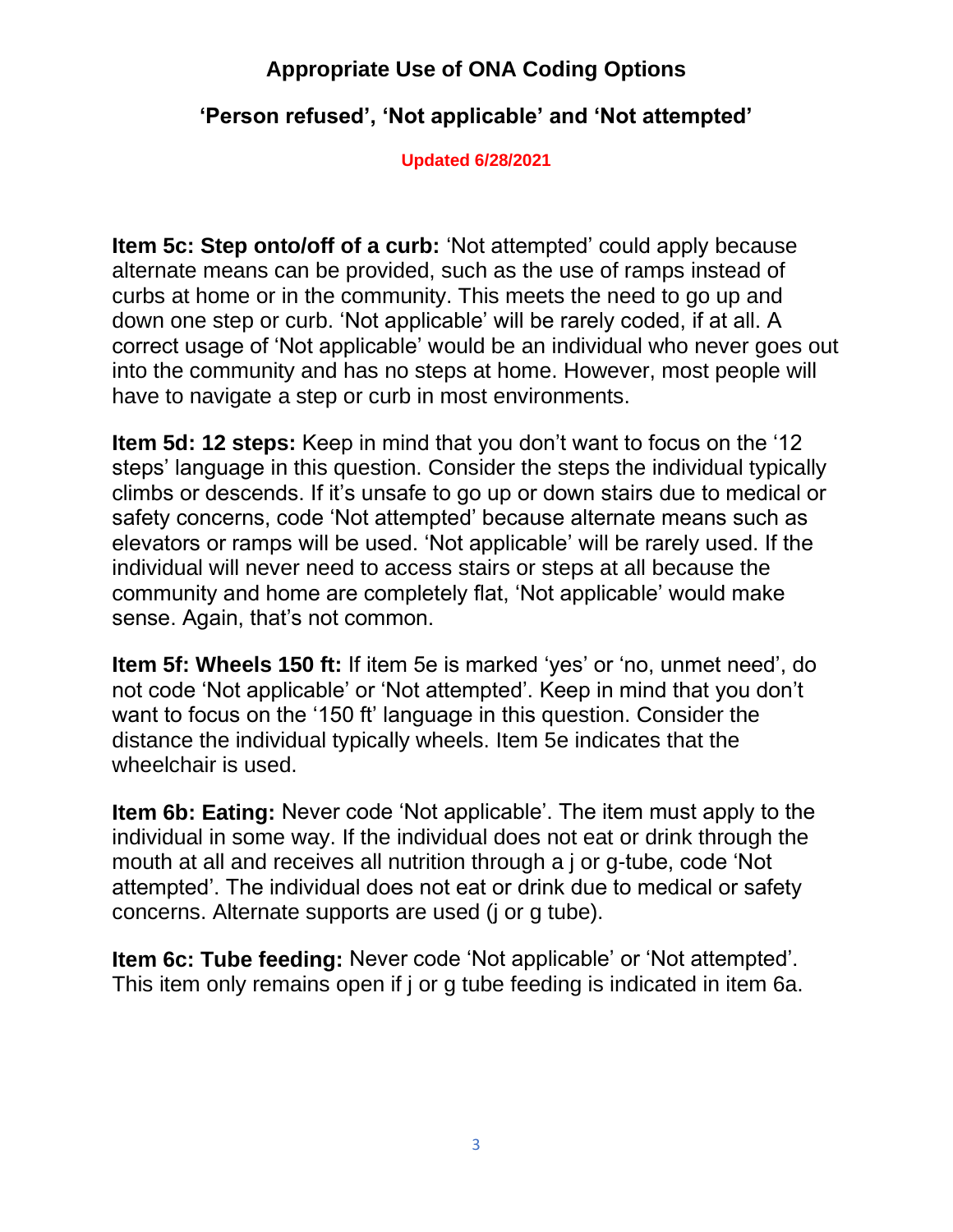### **'Person refused', 'Not applicable' and 'Not attempted'**

**Updated 6/28/2021**

**Item 7a: Toilet hygiene:** Never code 'Not applicable' or 'Not attempted'. Elimination must occur. Keep in mind that you don't want to focus on the word 'toilet'. this item includes incontinence, catheter, colostomy and urostomy supports as well. Refer to the expanded item definition in the manual.

**Item 7b: Toilet transfer:** Never code 'Not applicable'. An individual or support person may use alternate means such as the individual transfers onto the bed or is transferred onto a bed to have attends changed, etc. Thus, coding 'Not attempted' is accurate.

**Item 8a: Shower/bather self:** Never code 'Not applicable' or 'Not attempted'. This item is essential to health and safety. Keep in mind that this item includes bed baths, sponge baths, full body wipe downs, etc. to clean the body.

**Item 9: oral hygiene:** Never code 'Not attempted' as there are no alternate supports for oral care. Keep in mind that oral hygiene includes gum care, care for dentures and tooth brushing. If the individual has no teeth and no gum care is needed because the individual drinks beverages that washes debris down and support people say no care will be provided at all for gums, code 'Not applicable'. Be sure to probe carefully as supports for gums is very typical for people with no teeth. Some individuals have severe aspiration risks and will require suctioning while getting the teeth brushed or cleaned, supports will be coded.

**Item 10: General hygiene:** Never code 'Not applicable' or 'Not attempted'. Parts of this item are essential to health and safety.

**Item 12: Housework:** Never code 'Not applicable' or 'Not attempted'. Some level of cleaning must be done to prevent health and safety risks. The coding of 'Person Refused' would be applicable for an individual who refuses help and no type of help will be provided.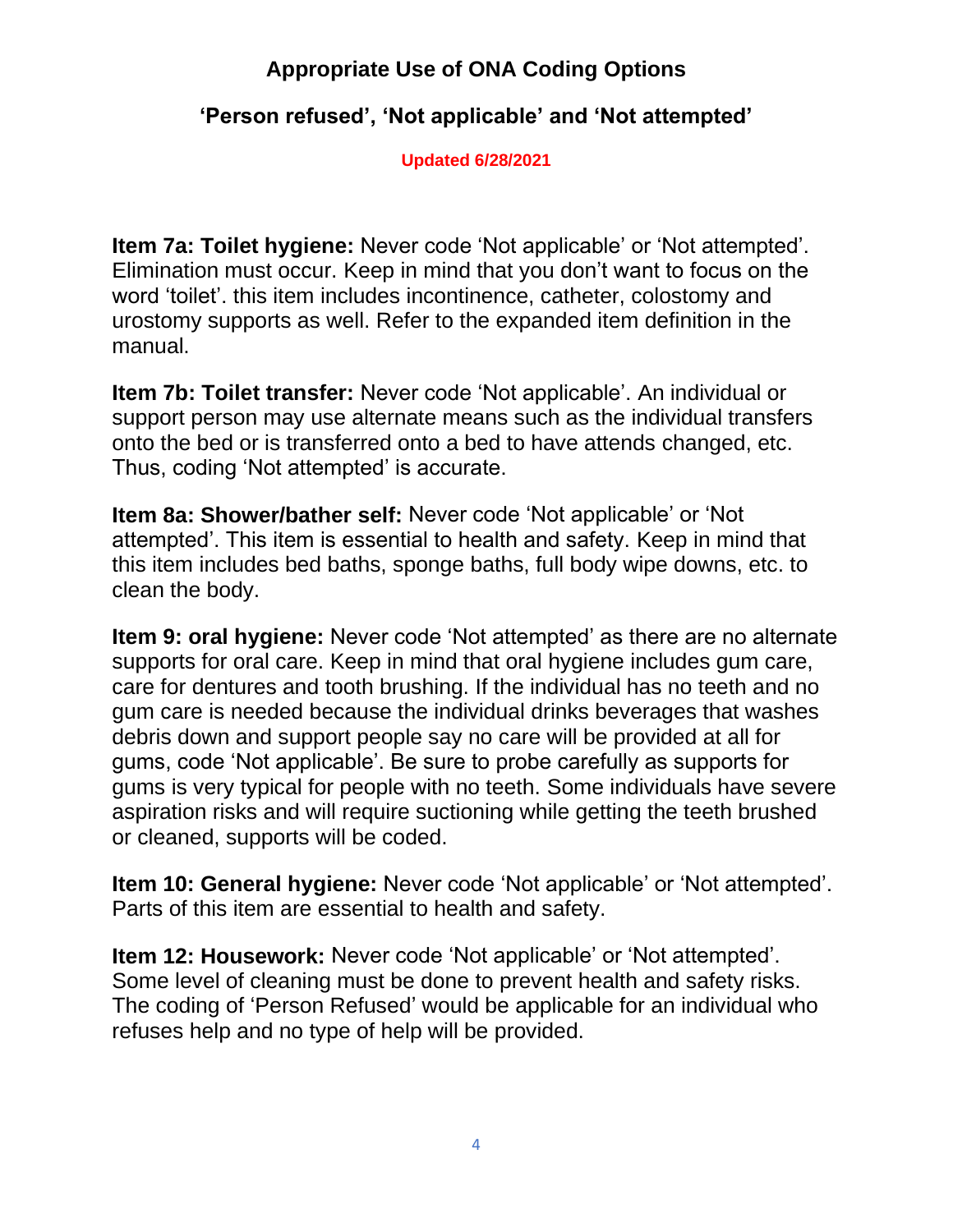### **'Person refused', 'Not applicable' and 'Not attempted'**

**Updated 6/28/2021**

**Item 13: Make a light meal:** Never code 'Not applicable' as food or j/g tube nutrition must be prepped. Do not code 'Not attempted'. If the individual is unable to cook due to medical or safety concerns, and the item is completed for the individual, code 'Dependent'. Keep in mind that this item includes the use of stoves and knives if typical for the individual. If the individual eats every meal at restaurants because they are unable to cook, consider the cook at the restaurant as an informal support. Consider the individual's skills and abilities to determine the accurate coding.

**Item 14: Laundry:** Never code 'Not applicable' or 'Not attempted' as this item is essential to health and safety. The coding of 'Person Refused' would be applicable for an individual who refuses help and no type of help will be provided.

**Item 15a: Use public transportation:** Keep in mind that you don't want to focus on the word 'public'. This item includes all modes of transportation such as cars, agency vans, paratransit, etc. On a rare occasion, the individual may not go into the community at all. If that's the case and the activity did not occur in the last 30 days, then code 'Not applicable'.

**Item 15b: Car transfer:** Please keep in mind that you don't want to focus on the word 'car'. This item includes all modes of transportation such as buses, cars, paratransit, and buses. Only code 'not applicable' if the individual never uses any form of transportation (see example above for item 15a).

**Item 16: Money Management:** Never code 'Not applicable' or 'Not attempted'. This item is essential to an individual's life and there are no alternate supports.

**Item 17: Light Shopping:** Never code 'Not applicable' as shopping is essential. Never code 'Not attempted' because there are no alternate means. Shopping must be done. Please keep in mind that you don't want to focus on the 'five groceries' language. Consider what is typical for the individual when shopping.